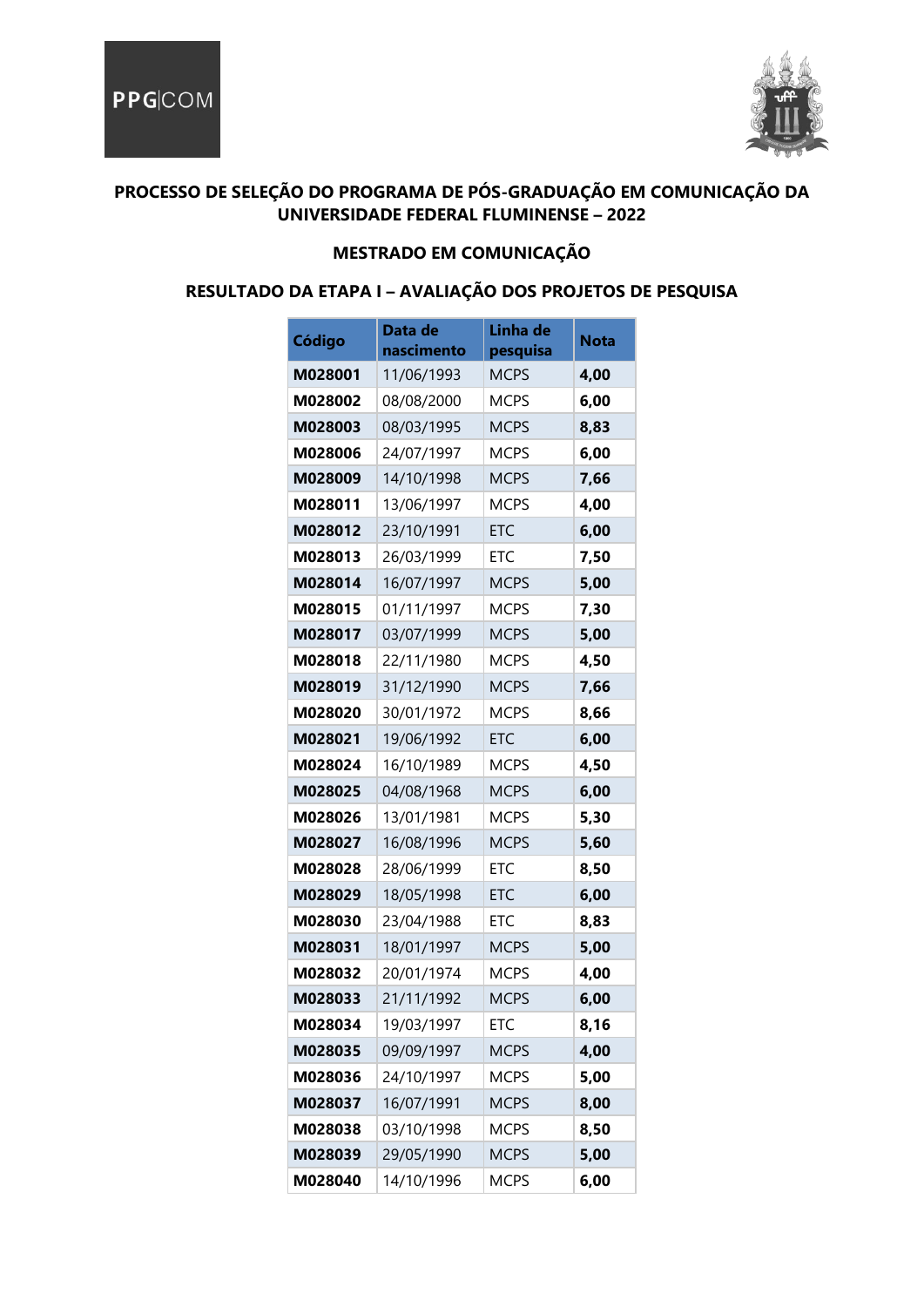## PPGCOM



| M028041 | 07/11/1996 | <b>ETC</b>  | 4,50 |
|---------|------------|-------------|------|
| M028042 | 13/06/1998 | <b>MCPS</b> | 5,00 |
| M028044 | 20/04/1998 | <b>ETC</b>  | 6,00 |
| M028045 | 14/02/1996 | ETC         | 6,30 |
| M028046 | 20/11/1996 | <b>MCPS</b> | 5,80 |
| M028047 | 01/02/1998 | <b>MCPS</b> | 6,00 |
| M028048 | 10/10/1993 | <b>MCPS</b> | 5,50 |
| M028049 | 10/12/1985 | <b>MCPS</b> | 7,00 |
| M028051 | 30/03/1987 | <b>MCPS</b> | 4,00 |
| M028052 | 09/04/1983 | <b>MCPS</b> | 6,00 |
| M028053 | 04/10/1996 | <b>MCPS</b> | 5,80 |
| M028054 | 04/08/1996 | ETC         | 5,00 |
| M028055 | 14/06/1986 | <b>MCPS</b> | 6,00 |
| M028056 | 02/09/1997 | <b>MCPS</b> | 8,33 |
| M028057 | 22/03/1998 | <b>MCPS</b> | 6,00 |
| M028058 | 19/02/1995 | ETC         | 9,00 |
| M028060 | 30/09/1998 | <b>ETC</b>  | 8,83 |
| M028062 | 13/06/1995 | ETC         | 5,00 |
| M028064 | 05/12/1977 | <b>ETC</b>  | 7,83 |
| M028065 | 12/11/1998 | <b>MCPS</b> | 8,16 |
| M028066 | 19/03/1997 | <b>MCPS</b> | 6,00 |
| M028067 | 05/03/1985 | ETC         | 5,60 |
| M028068 | 26/06/1995 | <b>MCPS</b> | 6,00 |
| M028069 | 25/12/1993 | <b>MCPS</b> | 6,00 |
| M028070 | 04/09/1995 | <b>MCPS</b> | 6,00 |
| M028071 | 22/06/1983 | <b>MCPS</b> | 7,00 |
| M028073 | 04/08/1981 | <b>MCPS</b> | 6,00 |
| M028074 | 11/07/1996 | <b>MCPS</b> | 6,00 |
| M028075 | 26/07/1996 | <b>MCPS</b> | 6,00 |
| M028077 | 13/12/1996 | ETC         | 5,00 |
| M028078 | 17/06/1997 | <b>MCPS</b> | 5,00 |
| M028079 | 07/08/1996 | <b>ETC</b>  | 5,00 |
| M028080 | 08/03/1986 | <b>MCPS</b> | 6,00 |
| M028081 | 21/04/1986 | <b>MCPS</b> | 4,50 |
| M028084 | 07/03/1978 | <b>MCPS</b> | 5,00 |
| M028087 | 18/06/1995 | <b>ETC</b>  | 6,00 |
| M028088 | 12/09/1995 | <b>MCPS</b> | 9,00 |
| M028089 | 02/10/1989 | <b>MCPS</b> | 5,00 |
| M028090 | 31/03/1998 | <b>MCPS</b> | 7.50 |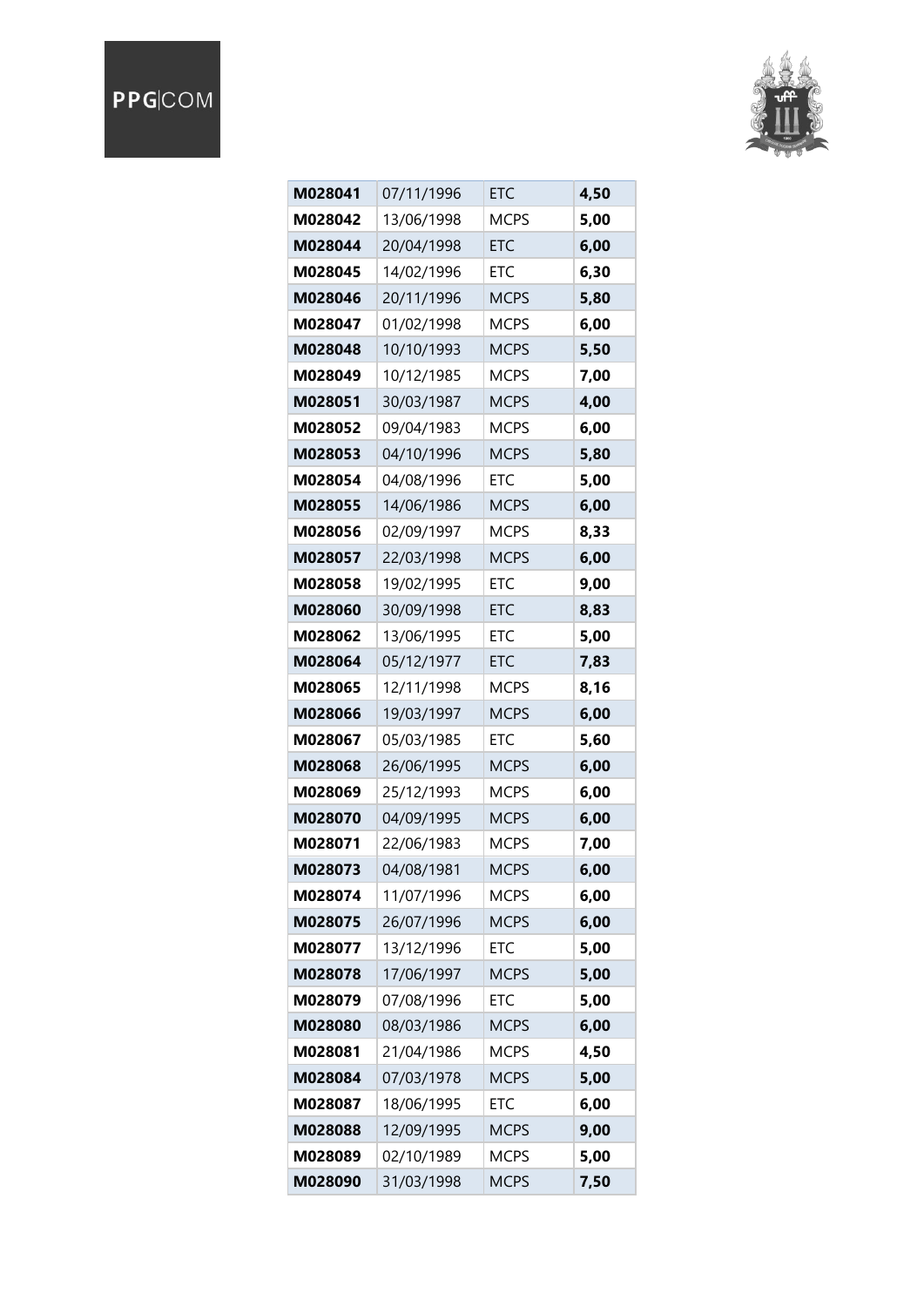## PPGCOM



| M028092 | 02/05/1988 | <b>ETC</b>  | 4,00 |
|---------|------------|-------------|------|
| M028093 | 16/12/1992 | <b>MCPS</b> | 8,33 |
| M028096 | 29/04/1987 | <b>ETC</b>  | 6,00 |
| M028098 | 23/04/1991 | <b>MCPS</b> | 6,00 |
| M028099 | 23/08/1980 | <b>MCPS</b> | 4,50 |
| M028101 | 30/05/1995 | <b>MCPS</b> | 6,00 |
| M028102 | 01/12/1987 | <b>MCPS</b> | 6,00 |
| M028103 | 05/04/1993 | <b>MCPS</b> | 6,00 |
| M028104 | 08/12/1998 | <b>MCPS</b> | 7,60 |
| M028105 | 01/10/1990 | <b>ETC</b>  | 8,66 |
| M028107 | 04/08/1995 | <b>MCPS</b> | 4,50 |
| M028108 | 08/12/1993 | <b>MCPS</b> | 7,66 |
| M028109 | 29/08/1988 | <b>MCPS</b> | 5,00 |
| M028110 | 24/03/1996 | <b>MCPS</b> | 4,50 |
| M028111 | 30/10/1997 | <b>ETC</b>  | 8,83 |
| M028113 | 14/09/1971 | ETC         | 6,00 |
| M028114 | 12/04/1986 | <b>MCPS</b> | 6,00 |
| M028118 | 05/07/1977 | <b>MCPS</b> | 6,00 |
| M028119 | 03/11/1991 | <b>MCPS</b> | 5,00 |
| M028126 | 27/06/1997 | <b>MCPS</b> | 5,50 |
| M028127 | 12/11/1990 | <b>MCPS</b> | 6,00 |
| M028128 | 07/03/1985 | <b>MCPS</b> | 4,50 |
| M028129 | 29/03/1993 | <b>MCPS</b> | 6,00 |
| M028130 | 16/11/1991 | <b>MCPS</b> | 4,00 |
| M028134 | 04/06/1984 | ETC         | 5,00 |
| M028135 | 03/08/1992 | <b>MCPS</b> | 5,00 |
| M028136 | 05/04/1998 | <b>MCPS</b> | 6,00 |
| M028138 | 03/07/1992 | <b>MCPS</b> | 6,00 |
| M028139 | 06/08/1993 | <b>MCPS</b> | 8,50 |
| M028140 | 04/02/1999 | <b>MCPS</b> | 6,00 |
| M028141 | 04/03/1990 | <b>MCPS</b> | 6,00 |
| M028142 | 11/09/1994 | ETC         | 5,00 |
| M028143 | 20/06/1996 | <b>MCPS</b> | 5,00 |
| M028144 | 06/05/1995 | <b>ETC</b>  | 8,16 |
| M028145 | 02/04/1996 | ETC         | 8,00 |
| M028147 | 19/12/1987 | <b>MCPS</b> | 5,00 |
| M028148 | 02/06/1984 | <b>MCPS</b> | 4,00 |
| M028151 | 06/01/1995 | <b>MCPS</b> | 5,60 |
| M028152 | 14/12/1992 | <b>MCPS</b> | 4,00 |